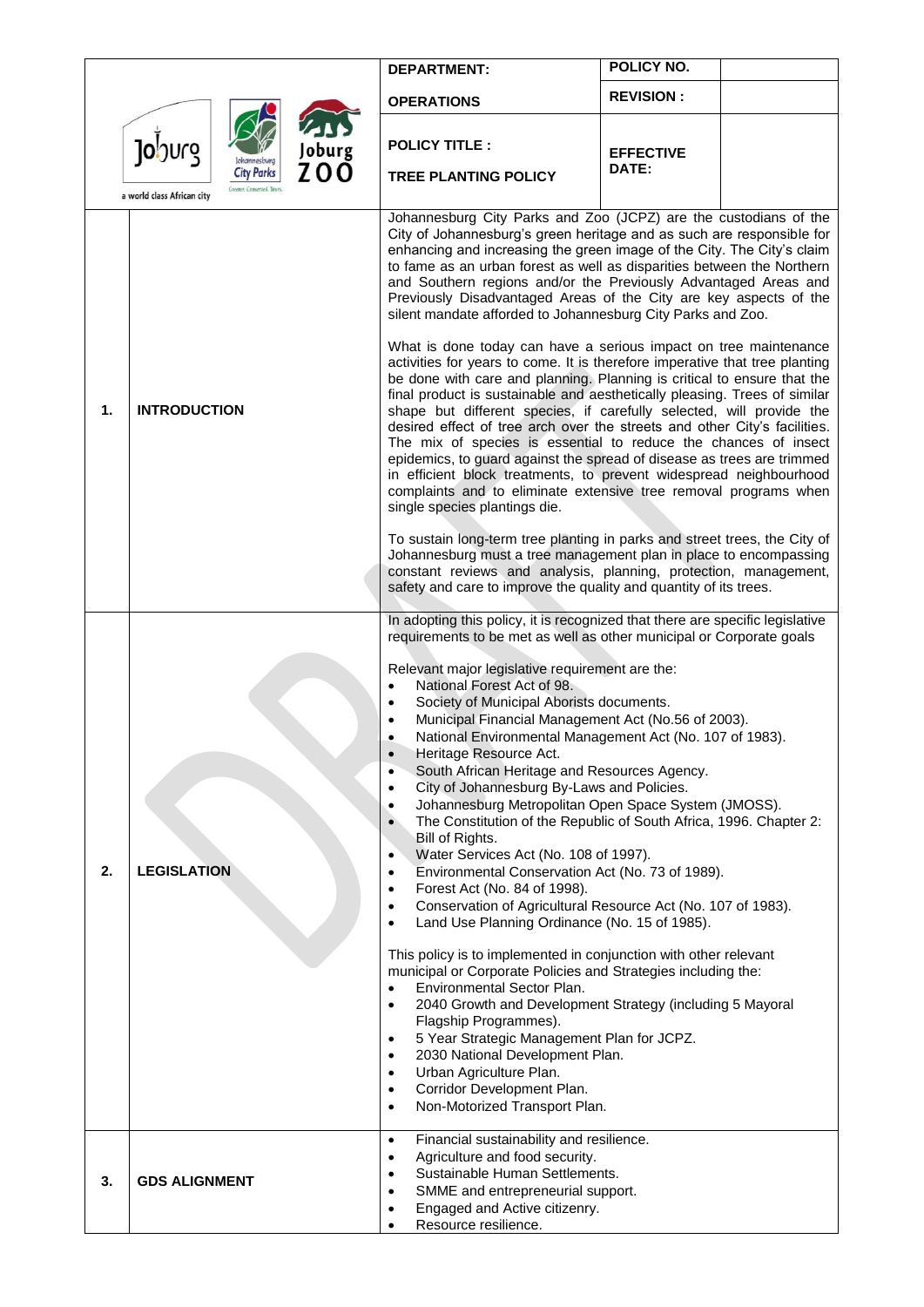|    |                         | Smart City.<br>$\bullet$                                                                                                                                                                                                                                                                                                                                                                                                                                                          |
|----|-------------------------|-----------------------------------------------------------------------------------------------------------------------------------------------------------------------------------------------------------------------------------------------------------------------------------------------------------------------------------------------------------------------------------------------------------------------------------------------------------------------------------|
|    |                         | Investment, attraction, retention and expansion.<br>$\bullet$                                                                                                                                                                                                                                                                                                                                                                                                                     |
|    |                         | Green economy.                                                                                                                                                                                                                                                                                                                                                                                                                                                                    |
|    |                         | Safer cities.                                                                                                                                                                                                                                                                                                                                                                                                                                                                     |
|    |                         | For the purposes of this policy, the following definitions shall apply:                                                                                                                                                                                                                                                                                                                                                                                                           |
|    |                         | Urban Forest Canopy: a group or set of trees making a canopy in an<br>urban settlement.                                                                                                                                                                                                                                                                                                                                                                                           |
|    |                         | Indigenous Trees: trees that are of native to the country (of origin to<br>South Africa.                                                                                                                                                                                                                                                                                                                                                                                          |
|    |                         | Endemic Trees: trees that thrive in a specific ecological area.                                                                                                                                                                                                                                                                                                                                                                                                                   |
|    |                         | Exotic Trees: trees/ plants not native to the country.                                                                                                                                                                                                                                                                                                                                                                                                                            |
|    |                         | Alien Invasive Trees: trees that invade and out compete native trees<br>and resulting in a rapid spread and occupation of a geographical area.                                                                                                                                                                                                                                                                                                                                    |
|    |                         | Regions: geographical borders set out by the City of Johannesburg<br>Metropolitan Municipality.                                                                                                                                                                                                                                                                                                                                                                                   |
| 4. | <b>DEFINITIONS</b>      | Wards: geographical borders found within the Regions.                                                                                                                                                                                                                                                                                                                                                                                                                             |
|    |                         | <b>SMME Development: Small Medium, Micro Enterprises.</b>                                                                                                                                                                                                                                                                                                                                                                                                                         |
|    |                         | Preservation Tree Order: A tree preservation order (TPO) is set out<br>by the Municipality to protect specific tree species, or a particular area<br>from deliberate damage and destruction. The TPO addresses matters<br>relating to the felling, lopping, topping, uprooting or other tree<br>management related activities.                                                                                                                                                    |
|    |                         |                                                                                                                                                                                                                                                                                                                                                                                                                                                                                   |
|    |                         | Integrated Development Plan (IDP): The framework for specific<br>service delivery related targets established by the Municipality.                                                                                                                                                                                                                                                                                                                                                |
|    |                         | CoJ: City of Johannesburg.                                                                                                                                                                                                                                                                                                                                                                                                                                                        |
|    |                         |                                                                                                                                                                                                                                                                                                                                                                                                                                                                                   |
|    |                         | JCPZ: Johannesburg City Parks and Zoo.                                                                                                                                                                                                                                                                                                                                                                                                                                            |
|    |                         |                                                                                                                                                                                                                                                                                                                                                                                                                                                                                   |
|    |                         | To develop a policy framework that establishes Johannesburg City<br>Parks and Zoo (JCPZ) commitment and strategic direction for the<br>procurement, propagation, planting, maintenance, protection and<br>management in designated open spaces and streets.<br>The City of Johannesburg values the contribution of trees to<br>$\bullet$<br>achieving a high quality urban environment and will seek to plant<br>trees whenever there is an opportunity to do so within the urban |
|    | <b>POLICY STATEMENT</b> | design outcomes for the area. Such planting will complement any<br>heritage building facades.<br>A diverse range of tree species will be used to reinforce street<br>$\bullet$                                                                                                                                                                                                                                                                                                    |
|    |                         | identity, attract a variety of bird life to the City, create visual<br>interest and enhance the amenity of the public realm.                                                                                                                                                                                                                                                                                                                                                      |
| 5. |                         | Trees will be planted to form green corridors.<br>$\bullet$<br>Historic trees and avenues will be preserved and replaced in<br>$\bullet$<br>recognition of their cultural significance and benefits to the City.<br>Adjacent future plantings will be placed to preserve the integrity of                                                                                                                                                                                         |
|    |                         | these trees.<br>All trees planted in street trees and parks will be managed to                                                                                                                                                                                                                                                                                                                                                                                                    |
|    |                         | maintain them in a healthy state and minimize any adverse<br>impacts of these trees.                                                                                                                                                                                                                                                                                                                                                                                              |
|    |                         | While indigenous trees will be the most common group of trees<br>used, every attempt will be made to use exotic, fruit and nut trees<br>to reflect and support the growing diverse nature of the City's                                                                                                                                                                                                                                                                           |
|    |                         | community.                                                                                                                                                                                                                                                                                                                                                                                                                                                                        |
|    |                         | While trees will always be selected that have minimal impact on<br>services such as electricity and water, the City of Johannesburg<br>strongly encourages municipal entities and other government                                                                                                                                                                                                                                                                                |
|    |                         | agencies to minimize the impact of their operations on the street<br>trees of the City.                                                                                                                                                                                                                                                                                                                                                                                           |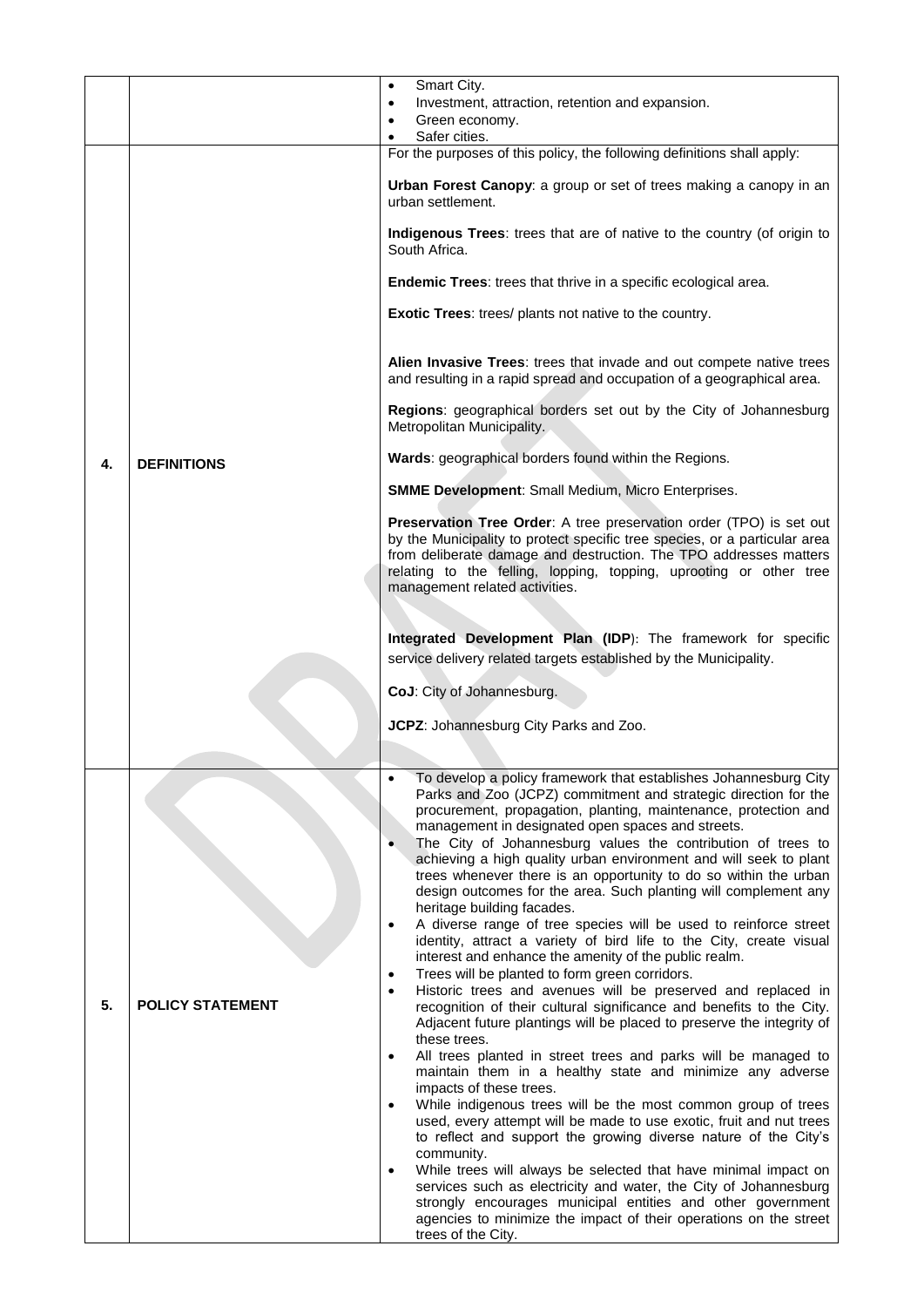| 6. | <b>POLICY OUTCOME</b>                                                                                                                         | To plant and protect urban trees, to help them grow and multiply<br>$\bullet$<br>especially in the more densely built-up central boroughs, to<br>preserve and/or recreate the seamless flow of the forest cover<br>from one City neighbourhood to the next, to support and<br>harmonize the green-based endeavours of the boroughs, and to<br>inform and involve the citizenry in preserving and enhancing these<br>precious allies of vital and symbolic importance. |
|----|-----------------------------------------------------------------------------------------------------------------------------------------------|-----------------------------------------------------------------------------------------------------------------------------------------------------------------------------------------------------------------------------------------------------------------------------------------------------------------------------------------------------------------------------------------------------------------------------------------------------------------------|
|    |                                                                                                                                               | To place trees at the heart of the City of Johannesburg cityscape,<br>the aim being to provide the City with a viable and sustainable<br>future while supporting the identity of the City's landscape and<br>enhancing citizen quality of life.                                                                                                                                                                                                                       |
|    |                                                                                                                                               | To place trees as important components of City of Johannesburg's<br>green heritage, urban trees are not only living beings but also<br>serves as neighbours and allies. It is in the collective interest of<br>everyone including elected officials, municipal employees, citizens,<br>institutional partners, etc. to respect, protect and support the<br>growth and expansion of the urban tree cover.                                                              |
|    |                                                                                                                                               | The municipal administration is committed to taking all action as<br>$\bullet$<br>required to ensure the on-going development and sustainability of<br>the <b>City's</b> rich arboreal heritage with view to making the City of<br>Johannesburg a truly greener, more pleasant and healthier place<br>to live.                                                                                                                                                        |
|    | $\bullet$<br>$\bullet$<br>$\bullet$<br><b>POLICY OBJECTIVES</b><br>$\bullet$<br>$\bullet$<br>$\bullet$<br>$\bullet$<br>$\bullet$<br>$\bullet$ | To create and maintain a balance in the green environment<br>between the developed and previously advantaged areas within<br>the City of Johannesburg, with specific to the planting of trees in<br>previously disadvantaged communities both in the Southern and<br>Northern regions.<br>To identify, register and preserve Champion Trees in the City<br>and to ensure these trees become of significant value to the                                               |
|    |                                                                                                                                               | future generations.<br>In order to achieve this balance, the following objectives have been<br>identified:                                                                                                                                                                                                                                                                                                                                                            |
|    |                                                                                                                                               | To promote greening<br>planting<br>and<br>maximize tree<br>and<br>maintenance in an integrated city-wide approach in order to<br>secure the multiple environmental and social benefits for the now<br>and future generations of the City of Johannesburg in accordance<br>to best arboricultural practices.                                                                                                                                                           |
|    |                                                                                                                                               | To encourage public participation and consultations before, during<br>and after tree planting programmes.                                                                                                                                                                                                                                                                                                                                                             |
| 7. |                                                                                                                                               | To encourage tree planting in containers where there are<br>insufficient tree planting spaces in the City.<br>To ensure integrated planning with other utility companies and<br>state agencies in order to prevent unnecessary damages to trees<br>during constructions (i.e. way-leave application and approval).<br>Identify and register one carbon credit project in 2014 with the<br>Department of Mineral and Energy.                                           |
|    |                                                                                                                                               | To promote and encourage mass tree planting in the City active<br>involvement in the Annual Arbour Week or Month programme and<br>also to partake in the annual Arbour City Award Competition.<br>To promote tourism by beautifying and enhancing the existing<br>urban canopy by beautifying protocol and scenic routes and                                                                                                                                          |
|    |                                                                                                                                               | gateways to and the City by planting trees.<br>To ensure 95% tree survival rate on newly planted trees through                                                                                                                                                                                                                                                                                                                                                        |
|    |                                                                                                                                               | the tree after-care programmes.<br>To enhance the reputation of the City as a custodian and manager                                                                                                                                                                                                                                                                                                                                                                   |
|    |                                                                                                                                               | of an expanding man-made urban forest.<br>To determine and benchmark the urban forest canopy of CoJ.                                                                                                                                                                                                                                                                                                                                                                  |
|    |                                                                                                                                               | To promote the planting of indigenous and drought resistant trees.<br>To assist in poverty alleviation programmes, fruit and nut trees                                                                                                                                                                                                                                                                                                                                |
|    |                                                                                                                                               | can be introduced and donated in community gardens, public<br>open spaces and private institutions.                                                                                                                                                                                                                                                                                                                                                                   |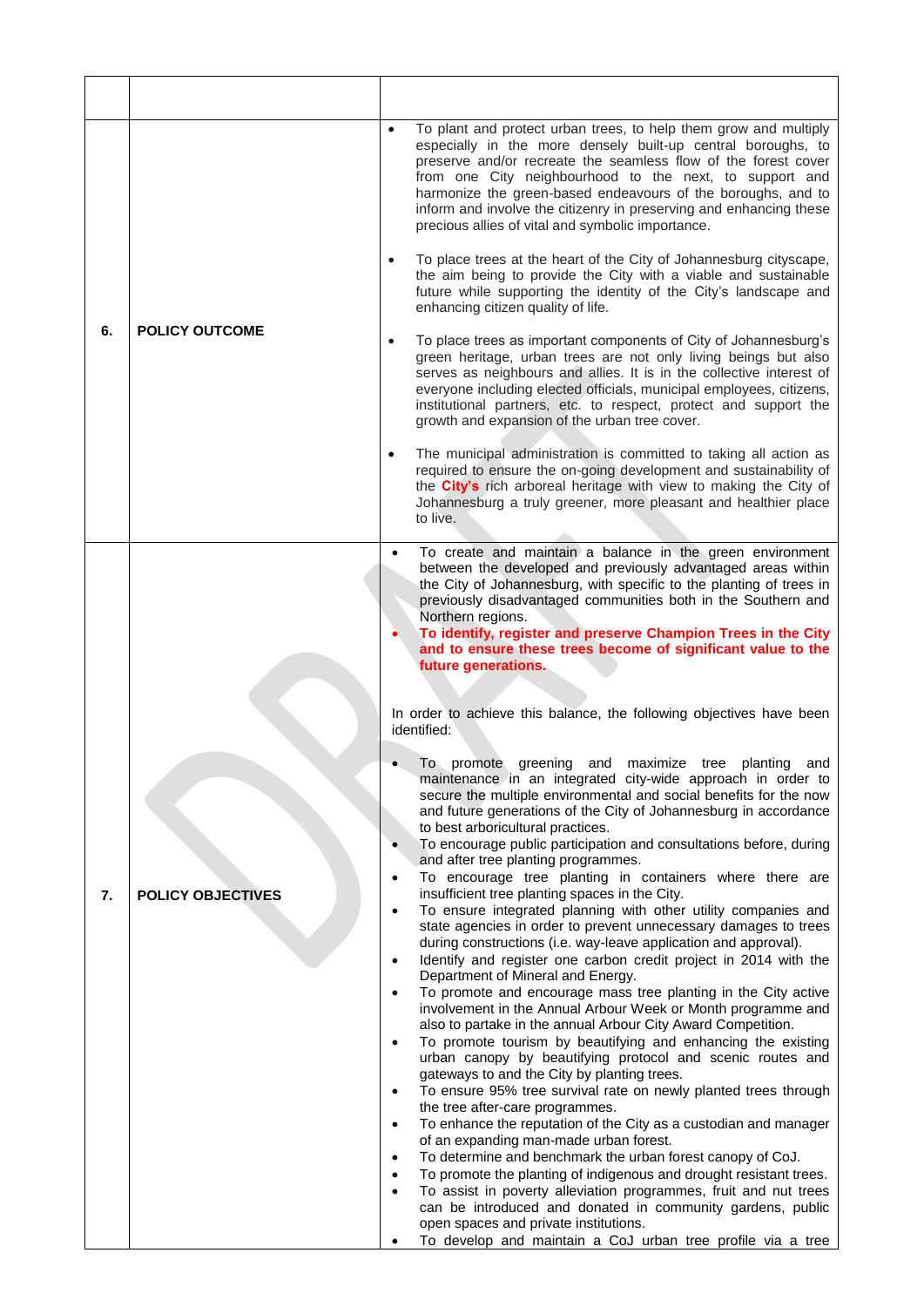|    |                                                        | census and GIS mapping.<br>To encourage the planting of Ceremonial trees in Cemeteries.<br>$\bullet$<br>To increase the number of trees in the public open spaces based<br>on regional and ward requirements.<br>To maintain and improve the existing urban forest canopy through<br>$\bullet$<br>the application of sustainable asset management methodologies.<br>To plant trees in CoJ using the project management<br>$\bullet$<br>methodologies, tools and techniques.<br>To establish norms, standards and criteria for the planting of<br>$\bullet$<br>indigenous and exotic trees.<br>To provide guidelines for the procurement of trees through a<br>$\bullet$<br>balanced approach of SMME and Cooperatives development,<br>agencies and tree nurseries.<br>To optimize JCPZ tree nurseries as capable suppliers of trees to<br>$\bullet$<br>meet internal planting requirements, as well as for sale externally.<br>To apply the CoJ policies and by-laws on the protection and<br>$\bullet$<br>removal of trees in the public open spaces and on streets.<br>To facilitate the removal of alien invasive trees in collaboration<br>$\bullet$<br>with relevant government and non-governmental entities.<br>To influence and to achieve goals on tree planting and<br>$\bullet$<br>maintenance as per the IDP and Environmental Sector Plan of the<br>CoJ.<br>To provide tree planting and maintenance services to State and<br>$\bullet$<br>Municipal owned entities.<br>To provide guidelines on the prescription of tree requirements for<br>development applications.<br>To establish criteria for the donation of trees for use in non-<br>$\bullet$<br>designated public open space.<br>To establish internal and external partnerships in the development<br>of Forest Park in each Region of the City.<br>To establish rules and practices relating to the protection,<br>management and appropriate maintenance of the urban forest,<br>while supporting applied research in the field.<br>To step up information, publication and awareness initiatives with<br>a view to involving everyone<br>including citizens, municipal<br>employees, institutional and association partners, large land<br>owners, etc. in the effort to protect City of Johannesburg's<br>arboreal heritage.<br>Increase the number of trees planted based on the principle of<br>planting the right tree in the right location with a view to<br>augmenting the City's arboreal reserve |
|----|--------------------------------------------------------|---------------------------------------------------------------------------------------------------------------------------------------------------------------------------------------------------------------------------------------------------------------------------------------------------------------------------------------------------------------------------------------------------------------------------------------------------------------------------------------------------------------------------------------------------------------------------------------------------------------------------------------------------------------------------------------------------------------------------------------------------------------------------------------------------------------------------------------------------------------------------------------------------------------------------------------------------------------------------------------------------------------------------------------------------------------------------------------------------------------------------------------------------------------------------------------------------------------------------------------------------------------------------------------------------------------------------------------------------------------------------------------------------------------------------------------------------------------------------------------------------------------------------------------------------------------------------------------------------------------------------------------------------------------------------------------------------------------------------------------------------------------------------------------------------------------------------------------------------------------------------------------------------------------------------------------------------------------------------------------------------------------------------------------------------------------------------------------------------------------------------------------------------------------------------------------------------------------------------------------------------------------------------------------------------------------------------------------------------------------------------------------------------------------------------------------------------------------------------------------|
|    |                                                        | To develop proficiency training programs for all personnel                                                                                                                                                                                                                                                                                                                                                                                                                                                                                                                                                                                                                                                                                                                                                                                                                                                                                                                                                                                                                                                                                                                                                                                                                                                                                                                                                                                                                                                                                                                                                                                                                                                                                                                                                                                                                                                                                                                                                                                                                                                                                                                                                                                                                                                                                                                                                                                                                            |
|    |                                                        | involved in arboricultural activities and land-use planning.                                                                                                                                                                                                                                                                                                                                                                                                                                                                                                                                                                                                                                                                                                                                                                                                                                                                                                                                                                                                                                                                                                                                                                                                                                                                                                                                                                                                                                                                                                                                                                                                                                                                                                                                                                                                                                                                                                                                                                                                                                                                                                                                                                                                                                                                                                                                                                                                                          |
|    |                                                        | <b>Key Elements:</b><br>The approach for implementing the Policy is based on:                                                                                                                                                                                                                                                                                                                                                                                                                                                                                                                                                                                                                                                                                                                                                                                                                                                                                                                                                                                                                                                                                                                                                                                                                                                                                                                                                                                                                                                                                                                                                                                                                                                                                                                                                                                                                                                                                                                                                                                                                                                                                                                                                                                                                                                                                                                                                                                                         |
| 8. | <b>IMPLEMENTATION STRATEGY</b><br>(GUIDING PRINCIPLES) | Role: identifying the role of each street or designated public<br>open space in the City's activities and assigning a street category<br>so that all streets having similar roles share common themes in<br>terms of street trees used.<br>Design: determining the particular design parameters impacting<br>$\bullet$<br>on tree selection that are relevant for each street or park.<br>Selection: having established the role of the street or park, and<br>$\bullet$<br>the particular design parameters for an individual street or park<br>the most appropriate tree species will be selected.<br><b>Consultation:</b> the proposed species selected for a street or park<br>$\bullet$<br>must be conformed through public consultation.<br>Registration: when the selected species has been confirmed, it<br>$\bullet$<br>will be entered on a Tree Master Plan or Tree Planting Register<br>that will be available for public information.<br>Planting: all planting will follow the species set down in the<br>Register, which have been selected because they are in accord<br>with the individual urban design requirements for the street.<br>Maintenance: once established the street trees will be maintained<br>to ensure the health and longevity. Where tree dies it will be<br>replaced by a particular species listed in the Register for the<br>street.<br>Training: All relevant officers will be made aware of the policy and<br>those concerned with its implementation will receive training and                                                                                                                                                                                                                                                                                                                                                                                                                                                                                                                                                                                                                                                                                                                                                                                                                                                                                                                                                              |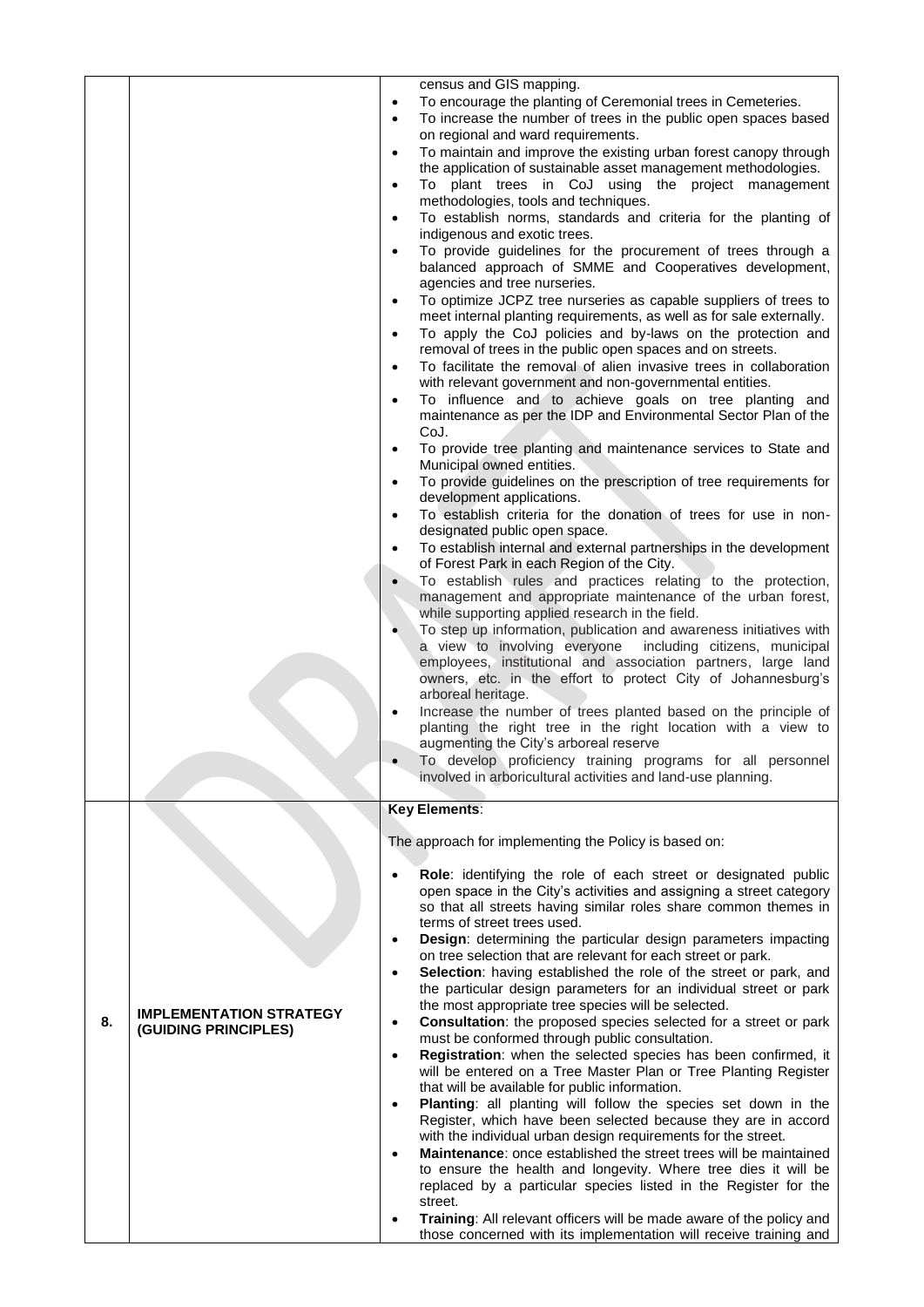|    |                                                          | the maintenance specifications as they apply to trees planted in<br>parks and streets.<br>Corporate Communication: a communication strategy to be<br>developed so that officials, Councillors and communities are<br>aware of the policy and how they might access it.                                                                                    |
|----|----------------------------------------------------------|-----------------------------------------------------------------------------------------------------------------------------------------------------------------------------------------------------------------------------------------------------------------------------------------------------------------------------------------------------------|
|    |                                                          | The following measures or instruments shall be utilized in order to<br>gauge progress and success of this policy:                                                                                                                                                                                                                                         |
|    |                                                          | A long-term street and park trees master plan developed and<br>implemented.                                                                                                                                                                                                                                                                               |
|    |                                                          | Number of fruit and nut trees sourced and distributed.<br>$\bullet$<br>Number of Forest Parks developed annually.<br>$\bullet$                                                                                                                                                                                                                            |
|    |                                                          | Number of quality tree seedlings propagated annually.<br>$\bullet$                                                                                                                                                                                                                                                                                        |
|    |                                                          | Number of Disease Management Programmes implemented.<br>Trees protected through the application of the "Preservation of<br>$\bullet$<br>Tree Order" and the policies and the By-Laws of CoJ.                                                                                                                                                              |
|    |                                                          | An increase in the size of the urban tree canopy in line with<br>$\bullet$<br>targets established through the Environmental Sector Plan.<br>Trees selection and planting based on a ratio of 80% indigenous                                                                                                                                               |
|    |                                                          | and 20% exotics (Number of indigenous and exotic trees planted<br>annually).<br>Comprehensive trees register in place and continually updated                                                                                                                                                                                                             |
|    |                                                          | and mapped on GIS.                                                                                                                                                                                                                                                                                                                                        |
|    |                                                          | Establish a Tree Planting and Maintenance Steering Committee to<br>operate on the same basis as the Project Steering Committee.<br>The Committee to be chaired by the General Manager for Urban<br>Agriculture, Forestry and Nurseries.                                                                                                                   |
|    |                                                          | Fully operational tree nurseries and tree farm able to meet the<br>planting needs of the various JCP regions, with a minimum                                                                                                                                                                                                                              |
|    |                                                          | installation size of 100 and 300mm stem girth.<br>Encourage,<br>empower<br>active<br>citizenry<br>and<br>stakeholder                                                                                                                                                                                                                                      |
|    |                                                          | participation by the establishment of tree committees in each<br>ward.                                                                                                                                                                                                                                                                                    |
|    |                                                          | Decline in stressed and dead trees; and also in number of tree<br>complaints per ward per Region.<br>Decline in the area of coverage of alien invasive trees.                                                                                                                                                                                             |
|    |                                                          | Twice per year conduct tree evaluation or audits exercises in CoJ<br>$\bullet$<br>to determine the health conditions of newly planted and old<br>planted trees, compare and contrast tree statistics, determine the<br>impact of newly planted and old trees through tree census and                                                                      |
|    |                                                          | carbon sequestration programmes.<br>A predetermined or 95% tree survival rate achieved on newly                                                                                                                                                                                                                                                           |
|    |                                                          | planted trees.<br>Decline in power outages due to trees under power lines.                                                                                                                                                                                                                                                                                |
|    |                                                          | Agreed upon tress preventative: reactive maintenance tactics<br>applied using the Asset Management System of JCPZ.<br>Response and turnaround times on various tree maintenance and                                                                                                                                                                       |
|    |                                                          | emergencies achieved.                                                                                                                                                                                                                                                                                                                                     |
|    |                                                          | Communities consulted on newly and established tree removals,<br>pruning and planting activities.                                                                                                                                                                                                                                                         |
|    |                                                          | Identifying and entering tree planting competitions such as Arbour<br>City Award.                                                                                                                                                                                                                                                                         |
|    |                                                          | Increase in the number of tree entrepreneurship programmes<br>through SMME and Cooperative development initiatives.                                                                                                                                                                                                                                       |
|    |                                                          | Increase in the number of learnerships and internships trained<br>through JCPZ Academy.                                                                                                                                                                                                                                                                   |
|    |                                                          | Risks:                                                                                                                                                                                                                                                                                                                                                    |
| 9. | <b>INTERNAL CONTROLS, RISKS</b><br><b>AND GUIDELINES</b> | A number of the City's street trees are reaching the end of their<br>useful life cycle, for example trees planted in the Previously<br>Advantaged Areas such as Sandton, Rosebank, Houghton, etc.<br>JCPZ will monitor the health of these trees and replace them<br>accordingly. A strategic programme of tree replacement will be<br>developed in 2014. |
|    |                                                          | Request for street trees are received from residents and these will<br>be considered in relation to any street planting proposals.<br>Reinforce existing street tree planting by infilling or inter-planting                                                                                                                                              |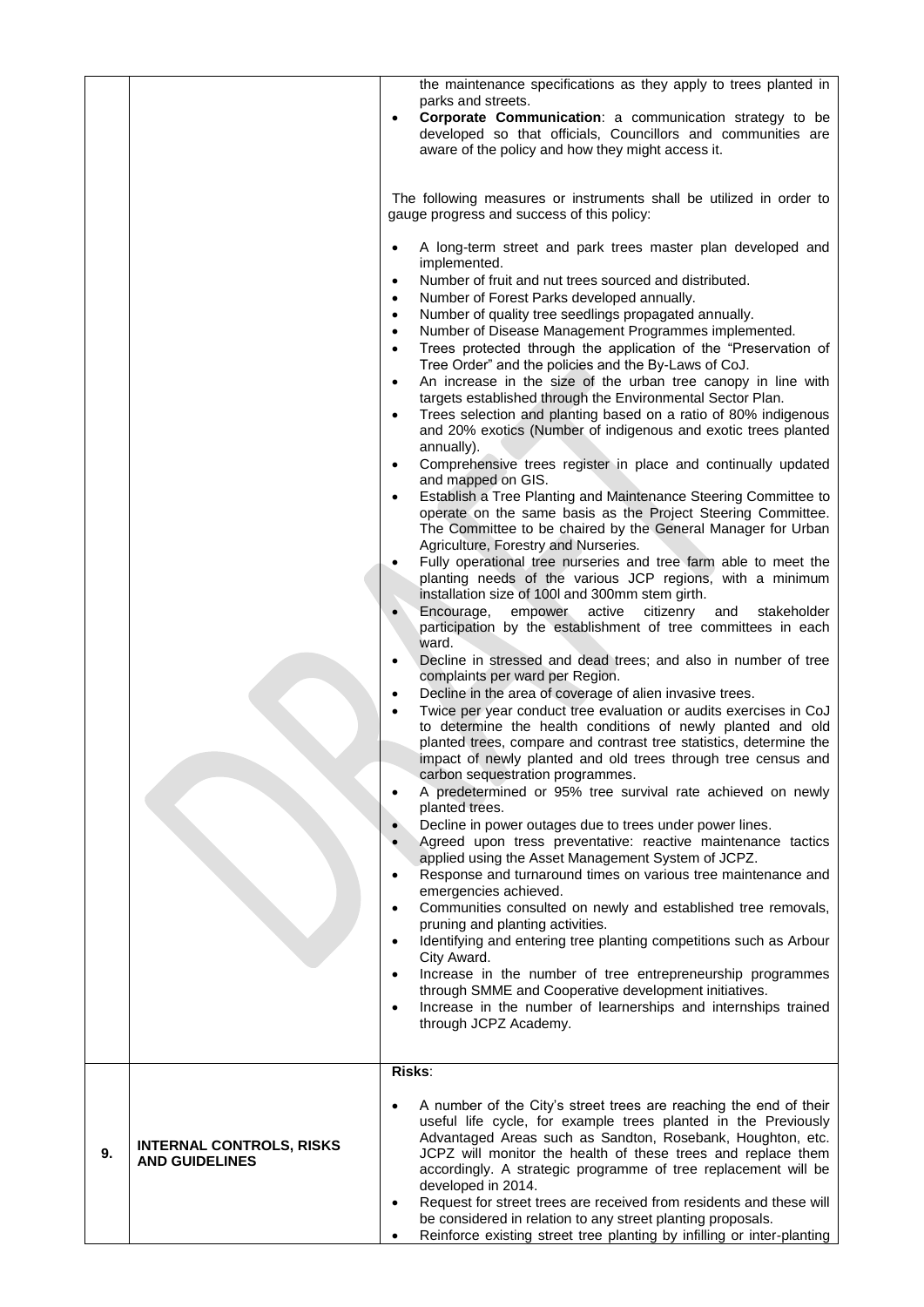|  | where possible and replacing poor specimen. Most of the trees<br>planted in the Previously Advantaged Areas are pre-dominantly<br>exotic trees; therefore replacing them with indigenous trees will |
|--|-----------------------------------------------------------------------------------------------------------------------------------------------------------------------------------------------------|
|  | create a short urban canopy and have in impact in the man-made<br>urban forest.                                                                                                                     |
|  | Use of municipal water to water the trees. JCPZ to make an<br>$\bullet$<br>application to the Department of Water Affairs to be granted a                                                           |
|  | permission to withdraw water from the rivers.                                                                                                                                                       |
|  | Monoculture planting practices as in the past five years the only<br>tree species that have been planted are Celtis spp, Combretum                                                                  |
|  | spp, Searsia spp. etc. A variety of tree species should be<br>introduced to minimize the risks of one tree species being wiped                                                                      |
|  | out by diseases such mealy bug infestations, etc.                                                                                                                                                   |
|  | Tree Planting Master Plans or Registers are not supported or<br>$\bullet$<br>accompanied by sketch plans or lay-out plans.                                                                          |
|  | Inability of the nurseries to propagate and produce the required<br>$\bullet$<br>tree species and their specification.                                                                              |
|  | Inability to achieve the mission, vision, goals, outcomes and<br>benefits in relation to tree planting in streets and parks.                                                                        |
|  | Loss of trees due fraud and vandalism of trees planted in street<br>$\bullet$                                                                                                                       |
|  | and parks.<br>Damages and loss of trees due to service delivery protests and                                                                                                                        |
|  | vehicles.<br>Non-maintenance of newly planted trees due to lack of resources<br>$\bullet$<br>such as water-tankers, staff, etc.                                                                     |
|  | Lack of arboricutural skills, knowledge and capabilities in the<br>organisation. Trees not maintained in accordance to the best<br>arboricultural practices.                                        |
|  | Tree maintenance<br>contractors<br>not having<br>relevant<br>the<br>arboricultural expertise, experience and qualifications.                                                                        |
|  | Damage to trees due to veld-fires.<br>Tree or arboricultural maintenance not receiving the same                                                                                                     |
|  | attention as grass cutting or horticultural maintenance.<br>Horticultural maintenance to be synchronized with arboricultural<br>maintenance.                                                        |
|  | Incorrect tree species selection and planting in Regions.<br>$\bullet$                                                                                                                              |
|  | Planting of poisonous or declared invader trees such as Ligustrum<br>$\bullet$<br>licudum trees planted in Thokoza Park in Soweto to celebrate the<br>Madiba's 90 <sup>th</sup> birthday.           |
|  | Tree Planting Register not updated regularly and trees not<br>mapped out in the GIS system.                                                                                                         |
|  | Third Party Claims due to property damages caused by falling<br>trees and tree roots.                                                                                                               |
|  | Tree planting by other municipal entities without informing JCPZ.<br>Removal or felling of trees illegally by residents without logging a<br>$\bullet$<br>call through the City' Call Centre.       |
|  | Urban Management Inspectors not recognizing the values and<br>benefits on trees in streets. Always chasing targets on logged                                                                        |
|  | calls especially on trees.<br>Communities not consulted on future tree planting programmes in<br>$\bullet$                                                                                          |
|  | their wards.<br>Damages of trees by Traditional Healers for traditional medicines.<br>$\bullet$                                                                                                     |
|  | No Disease Management Programme in place to treat infested or<br>sick trees in parks and street trees.                                                                                              |
|  | <b>Internal Controls:</b>                                                                                                                                                                           |
|  | The following measures or instruments shall be utilized in order to<br>manage, gauge progress and success of trees planted:                                                                         |
|  | ACC Asset<br>(i.e.<br>Pro-active<br>Management System<br>tree<br>maintenance).                                                                                                                      |
|  | Tree Complaints Management System (Track and Trace System).<br>$\bullet$                                                                                                                            |
|  | Introduction of bar-code or chip system to track trees when they<br>$\bullet$<br>leave the nurseries to be planted in parks or streets.                                                             |
|  | Tree audits and tree verification exercises conducted by the<br>$\bullet$<br>Internal Auditors and Internal Service Monitoring.                                                                     |
|  | Tree Oversight Management System (i.e. Oversight Tours).<br>$\bullet$<br>Tree Planting and Maintenance Steering Committee.<br>$\bullet$                                                             |
|  | Stakeholder Management.<br>$\bullet$                                                                                                                                                                |
|  | Hire two qualified Arboriculturists for both the North and South                                                                                                                                    |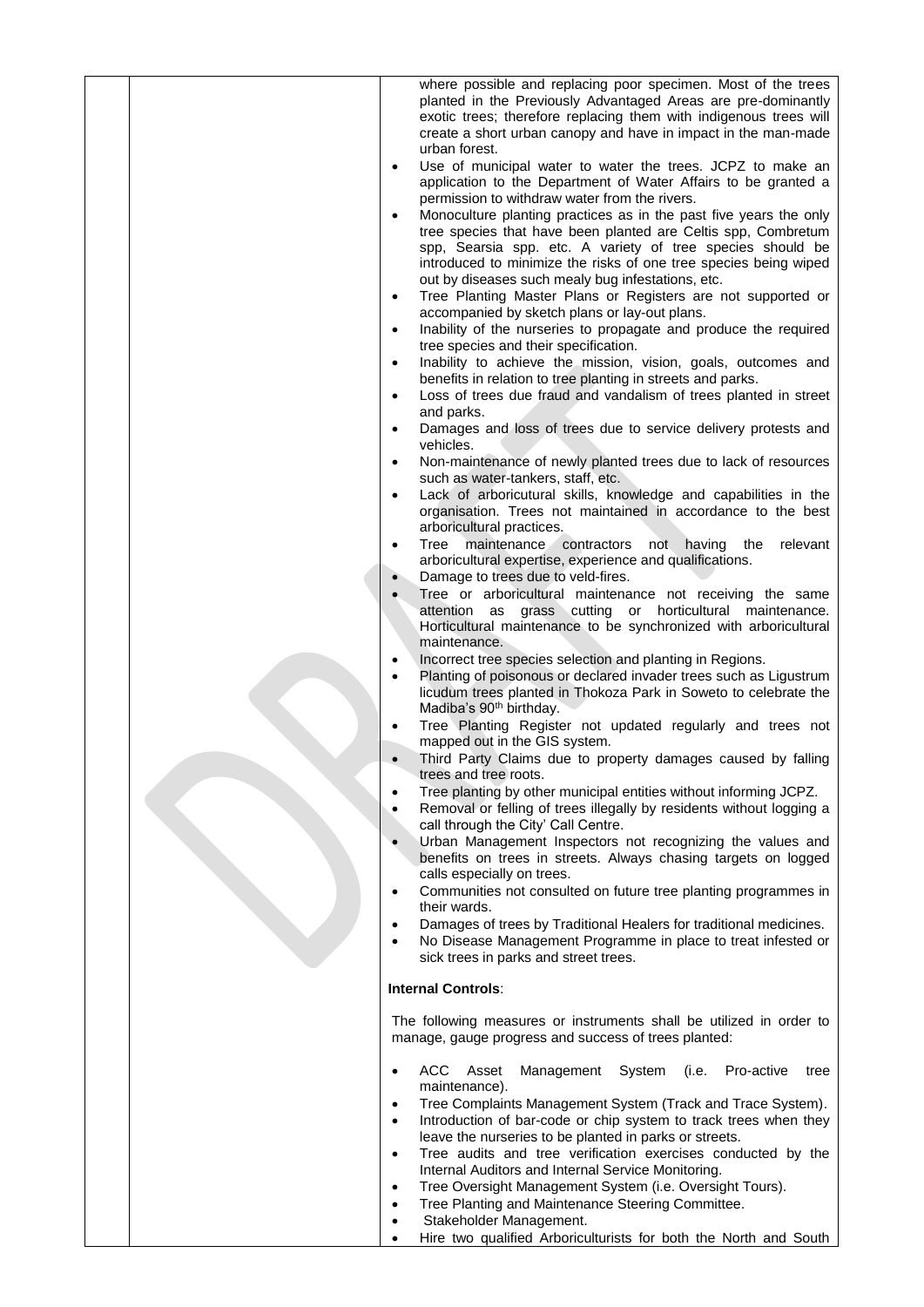| quadrants.                                                                                                                                                                                                                                                                                                                                                                                                                                                                                                                                                                                                                                                                                                                                                                                                                                                                                                                                                                                                                                                                                                                                                                                                                                                                                                                                                                                                                                                                                                                                                                                                                                                                                                                                                                                                                                                                                                                                                                                                                                                                                                                                                                                                                                                                                                                                                                                                                                                                                                                                                                                                                                                                                                                                                                                                                                                                                                                                                                                                                                                                                                                                                                                                                                                                                                                                                                                                              |
|-------------------------------------------------------------------------------------------------------------------------------------------------------------------------------------------------------------------------------------------------------------------------------------------------------------------------------------------------------------------------------------------------------------------------------------------------------------------------------------------------------------------------------------------------------------------------------------------------------------------------------------------------------------------------------------------------------------------------------------------------------------------------------------------------------------------------------------------------------------------------------------------------------------------------------------------------------------------------------------------------------------------------------------------------------------------------------------------------------------------------------------------------------------------------------------------------------------------------------------------------------------------------------------------------------------------------------------------------------------------------------------------------------------------------------------------------------------------------------------------------------------------------------------------------------------------------------------------------------------------------------------------------------------------------------------------------------------------------------------------------------------------------------------------------------------------------------------------------------------------------------------------------------------------------------------------------------------------------------------------------------------------------------------------------------------------------------------------------------------------------------------------------------------------------------------------------------------------------------------------------------------------------------------------------------------------------------------------------------------------------------------------------------------------------------------------------------------------------------------------------------------------------------------------------------------------------------------------------------------------------------------------------------------------------------------------------------------------------------------------------------------------------------------------------------------------------------------------------------------------------------------------------------------------------------------------------------------------------------------------------------------------------------------------------------------------------------------------------------------------------------------------------------------------------------------------------------------------------------------------------------------------------------------------------------------------------------------------------------------------------------------------------------------------------|
| Mapping of trees on GIS System.<br>$\bullet$<br>Annual Tree Census and Carbon Sequestration Programme.<br>$\bullet$<br>External Audits by Tree Specialists.<br>$\bullet$<br>Performance Management System (Manage By Objective and<br>$\bullet$<br><b>Walking Around)</b>                                                                                                                                                                                                                                                                                                                                                                                                                                                                                                                                                                                                                                                                                                                                                                                                                                                                                                                                                                                                                                                                                                                                                                                                                                                                                                                                                                                                                                                                                                                                                                                                                                                                                                                                                                                                                                                                                                                                                                                                                                                                                                                                                                                                                                                                                                                                                                                                                                                                                                                                                                                                                                                                                                                                                                                                                                                                                                                                                                                                                                                                                                                                               |
| <b>Tree Planting Guidelines:</b>                                                                                                                                                                                                                                                                                                                                                                                                                                                                                                                                                                                                                                                                                                                                                                                                                                                                                                                                                                                                                                                                                                                                                                                                                                                                                                                                                                                                                                                                                                                                                                                                                                                                                                                                                                                                                                                                                                                                                                                                                                                                                                                                                                                                                                                                                                                                                                                                                                                                                                                                                                                                                                                                                                                                                                                                                                                                                                                                                                                                                                                                                                                                                                                                                                                                                                                                                                                        |
| When considering design principles thought must be given to the<br>$\bullet$<br>aesthetics and cultural character of the areas. Considerations<br>should be width of the sidewalk, access requirements, and quantity<br>of pedestrian and vehicular traffic.<br>Placement of trees should be determined in relation to<br>$\bullet$<br>underground and overhead services such as gas pipes, Telkom<br>lines, etc.; adjacent land uses, and other significant features,<br>views, buildings and drive-way entrances, street and pedestrian<br>lighting, existing street character, ensure safe vehicular and<br>pedestrian movements, and street trees should be located in<br>footpaths at least 1800mm in width and at least 600mm in from the<br>kerb. Planting distance will be determined by the species selected.<br>Tree planting in sidewalks or main arterials should be in liaison<br>with other municipal entities and government departments (i.e. tree<br>planting in Provincial Roads).<br>The regulations under Section 29 of Conservation of Agricultural<br>$\bullet$<br>Resources Act 1983 (Act No. 43 of 1983) will be adhered to (i.e.<br>plants declared as weeds may not all be planted, while the others<br>that have been declared as invaders must be controlled).<br>On request from private and public institutions such as schools,<br>$\bullet$<br>churches, etc.; and Community Greening Projects, trees may be<br>donated in according to the policy on donation.<br>Tree species will be selected for planting depending on their<br>suitability for site, their growth performance and maintenance<br>requirements, and their potential to contribute to the overall<br>landscape or designs. Specie selection will be used to reinforce<br>the street identity and promote ecological diversity. The criteria for<br>selection of trees to be planted in parks and street trees includes<br>the ability to:<br>Tolerate harsh growing conditions including drought,<br>$\circ$<br>heat, poor aeration and drainage.<br>Have a rooting system that is unlikely to lift the kerbs and<br>$\circ$<br>driveways.<br>Does not have leaves, fruits and seeds that is likely to<br>create hazard and is not toxic to humans.<br>Tolerates pruning to attain the required clearances whilst<br>$\circ$<br>maintaining a good structure and form.<br>Trees sizes that provide an immediate visual impact.<br>$\circ$<br>High tolerance to root damage and disturbance.<br>$\circ$<br>Public consultation on the proposed species of tree for a particular<br>street or park, tree removals, tree planting, pest and disease<br>management will be undertaken as required by the JCPZ's<br>Communication and Consultation Policy. All proposed changes to<br>established species in streets will be conveyed to all Councillors<br>together with reasons for the proposed change before proceeding<br>with public consultations.<br>A register will be maintained of the species selected for each street<br>$\bullet$<br>or park. The information will be readily available to the public.<br>Each new planting or replacement tree will be provided with<br>optimum planting conditions in the form of a Tree Planting Manual<br>which will be developed and implemented in 2014.<br>Maintenance of trees<br>$\bullet$<br>Regular audits will be undertaken of all trees planted in<br>$\circ$ |
| parks and streets. The information collated will be kept<br>within the current asset management system.<br>Daily, monthly and quarterly maintenance programmes                                                                                                                                                                                                                                                                                                                                                                                                                                                                                                                                                                                                                                                                                                                                                                                                                                                                                                                                                                                                                                                                                                                                                                                                                                                                                                                                                                                                                                                                                                                                                                                                                                                                                                                                                                                                                                                                                                                                                                                                                                                                                                                                                                                                                                                                                                                                                                                                                                                                                                                                                                                                                                                                                                                                                                                                                                                                                                                                                                                                                                                                                                                                                                                                                                                          |
| $\circ$<br>will be developed reflecting on the requirements of street<br>trees.                                                                                                                                                                                                                                                                                                                                                                                                                                                                                                                                                                                                                                                                                                                                                                                                                                                                                                                                                                                                                                                                                                                                                                                                                                                                                                                                                                                                                                                                                                                                                                                                                                                                                                                                                                                                                                                                                                                                                                                                                                                                                                                                                                                                                                                                                                                                                                                                                                                                                                                                                                                                                                                                                                                                                                                                                                                                                                                                                                                                                                                                                                                                                                                                                                                                                                                                         |
| Pruning of trees will be in accordance with the best<br>$\circ$<br>aborticultural maintenance standards.<br>Regularly bench-marking of tree maintenance standards<br>$\circ$<br>to ensure they reflect World's Best Practices will be<br>undertaken.                                                                                                                                                                                                                                                                                                                                                                                                                                                                                                                                                                                                                                                                                                                                                                                                                                                                                                                                                                                                                                                                                                                                                                                                                                                                                                                                                                                                                                                                                                                                                                                                                                                                                                                                                                                                                                                                                                                                                                                                                                                                                                                                                                                                                                                                                                                                                                                                                                                                                                                                                                                                                                                                                                                                                                                                                                                                                                                                                                                                                                                                                                                                                                    |
|                                                                                                                                                                                                                                                                                                                                                                                                                                                                                                                                                                                                                                                                                                                                                                                                                                                                                                                                                                                                                                                                                                                                                                                                                                                                                                                                                                                                                                                                                                                                                                                                                                                                                                                                                                                                                                                                                                                                                                                                                                                                                                                                                                                                                                                                                                                                                                                                                                                                                                                                                                                                                                                                                                                                                                                                                                                                                                                                                                                                                                                                                                                                                                                                                                                                                                                                                                                                                         |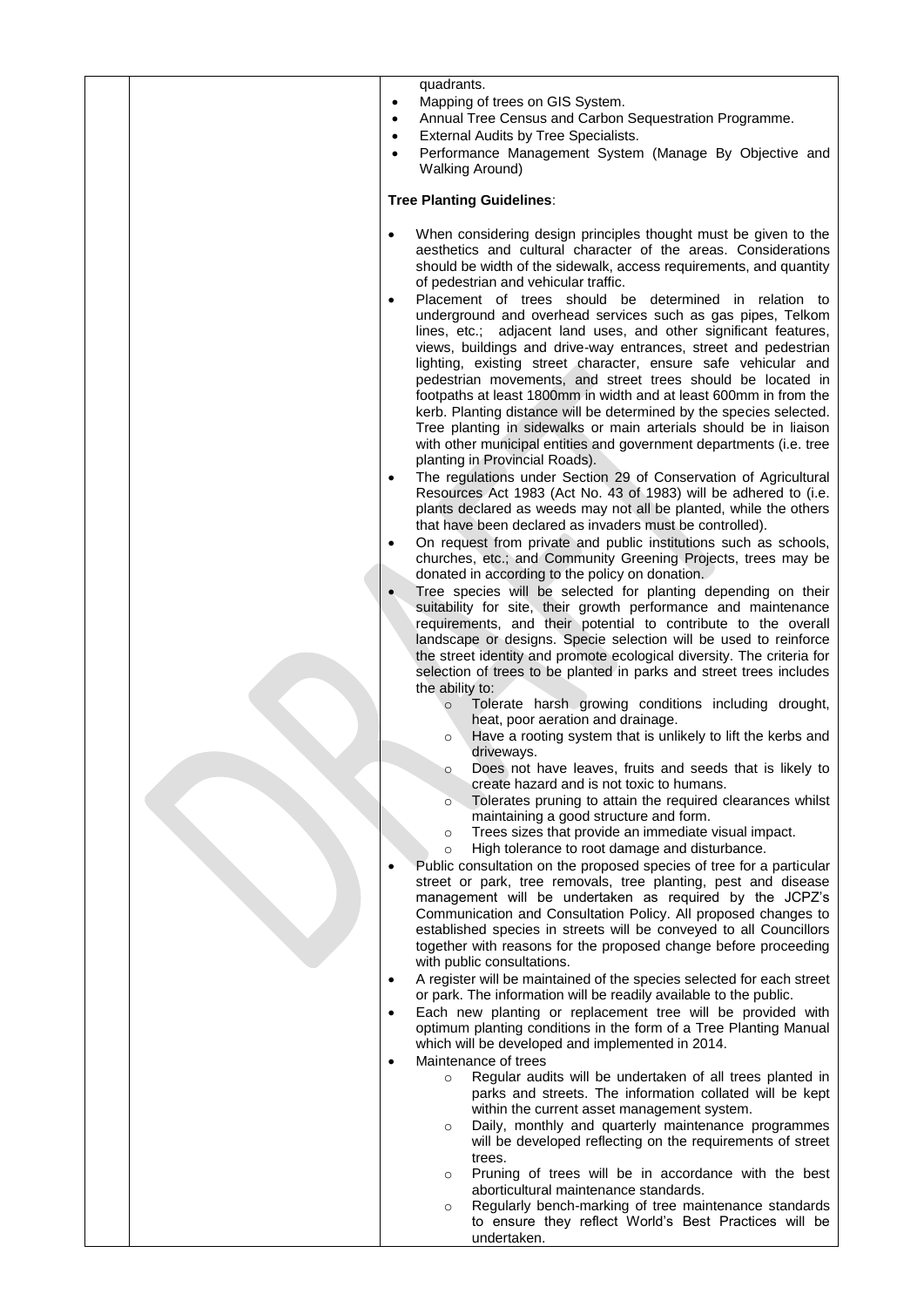|     |                                  | Dead or unsafe trees will be removed and replaced as<br>$\circ$<br>soon as possible depending on the availability of tree<br>species stocks at the nurseries and also on budget<br>availability.<br>Poor performing trees will be removed and replaced as<br>$\circ$<br>soon as possible depending on the availability of tree<br>species stocks at the nurseries and also on budget<br>availability.<br>Research into biological pest and diseases that threaten<br>$\circ$<br>urban trees will be monitored and information provided to<br>the Research Department within JCPZ. World's Best<br>Practice will be incorporated into the all work practices to<br>assist in controlling the spread of these agents.<br>A tree management plan will be developed. This plan is to include<br>existing and currently approved tree varieties designated in the<br>Tree Planting Master Plan or Register for each street or park,<br>locations planted and procedures relating to replacement planting,<br>tree removal, tree procurement, planting, maintenance and pruning<br>(formative and maintenance).<br>New Development and Way-Leave Applications<br>$\bullet$<br>Trees will be protected from developments and other<br>$\circ$<br>activities that threaten their removal or health.<br>JCPZ will always give existing trees priority when<br>$\circ$<br>considering applications for new developments. OSIM<br>Department will ensure provide guidance to this process.<br>Stringent procedural guidelines will be provided and<br>$\circ$<br>enforced to protect and preserve trees, for any event or<br>development close to trees.<br>Investigate means of obtaining compensation for trees<br>$\circ$<br>lost or damaged due to developments<br>The following steps, process, tools and instruments shall be used to<br>monitor and evaluate the tree planting policy:<br>Standard Operating Procedures (SOP).<br>$\bullet$<br>Tree Propagation Reports.<br>٠<br>Daily, weekly, monthly and quarterly tree planting reports.<br>٠<br>Project Management tools and techniques (Pro-active tree |
|-----|----------------------------------|-----------------------------------------------------------------------------------------------------------------------------------------------------------------------------------------------------------------------------------------------------------------------------------------------------------------------------------------------------------------------------------------------------------------------------------------------------------------------------------------------------------------------------------------------------------------------------------------------------------------------------------------------------------------------------------------------------------------------------------------------------------------------------------------------------------------------------------------------------------------------------------------------------------------------------------------------------------------------------------------------------------------------------------------------------------------------------------------------------------------------------------------------------------------------------------------------------------------------------------------------------------------------------------------------------------------------------------------------------------------------------------------------------------------------------------------------------------------------------------------------------------------------------------------------------------------------------------------------------------------------------------------------------------------------------------------------------------------------------------------------------------------------------------------------------------------------------------------------------------------------------------------------------------------------------------------------------------------------------------------------------------------------------------------------------------------------------------------------------------|
|     |                                  | maintenance Gantt Charts).<br>Plan - Do - Check Approach.<br>External and Internal Audit Reports.<br>٠                                                                                                                                                                                                                                                                                                                                                                                                                                                                                                                                                                                                                                                                                                                                                                                                                                                                                                                                                                                                                                                                                                                                                                                                                                                                                                                                                                                                                                                                                                                                                                                                                                                                                                                                                                                                                                                                                                                                                                                                    |
| 10. | <b>MONITORING AND EVALUATION</b> | Internal Service Monitoring Reports.<br>Urban Forestry and Nurseries Reports.                                                                                                                                                                                                                                                                                                                                                                                                                                                                                                                                                                                                                                                                                                                                                                                                                                                                                                                                                                                                                                                                                                                                                                                                                                                                                                                                                                                                                                                                                                                                                                                                                                                                                                                                                                                                                                                                                                                                                                                                                             |
|     |                                  | Tree Census Reports.<br>Carbon Sequestration Reports.<br>$\bullet$                                                                                                                                                                                                                                                                                                                                                                                                                                                                                                                                                                                                                                                                                                                                                                                                                                                                                                                                                                                                                                                                                                                                                                                                                                                                                                                                                                                                                                                                                                                                                                                                                                                                                                                                                                                                                                                                                                                                                                                                                                        |
|     |                                  | Weekly, Monthly and Quarterly Meetings.<br>$\bullet$<br>Oversight Reports and Presentations.<br>Performance Management Information and Pre-Determined                                                                                                                                                                                                                                                                                                                                                                                                                                                                                                                                                                                                                                                                                                                                                                                                                                                                                                                                                                                                                                                                                                                                                                                                                                                                                                                                                                                                                                                                                                                                                                                                                                                                                                                                                                                                                                                                                                                                                     |
|     |                                  | Objectives.<br>Feedback Reports from the Regional Service Delivery Forums and                                                                                                                                                                                                                                                                                                                                                                                                                                                                                                                                                                                                                                                                                                                                                                                                                                                                                                                                                                                                                                                                                                                                                                                                                                                                                                                                                                                                                                                                                                                                                                                                                                                                                                                                                                                                                                                                                                                                                                                                                             |
|     |                                  | Reports (Regional Directors).                                                                                                                                                                                                                                                                                                                                                                                                                                                                                                                                                                                                                                                                                                                                                                                                                                                                                                                                                                                                                                                                                                                                                                                                                                                                                                                                                                                                                                                                                                                                                                                                                                                                                                                                                                                                                                                                                                                                                                                                                                                                             |
| 11. | <b>SCOPE AND APPLICATION</b>     | This policy applies to all managers, staff and all activities in relation to<br>trees in designated public open spaces, including parks, streets and<br>private areas through development applications.                                                                                                                                                                                                                                                                                                                                                                                                                                                                                                                                                                                                                                                                                                                                                                                                                                                                                                                                                                                                                                                                                                                                                                                                                                                                                                                                                                                                                                                                                                                                                                                                                                                                                                                                                                                                                                                                                                   |
|     |                                  | Accountability:                                                                                                                                                                                                                                                                                                                                                                                                                                                                                                                                                                                                                                                                                                                                                                                                                                                                                                                                                                                                                                                                                                                                                                                                                                                                                                                                                                                                                                                                                                                                                                                                                                                                                                                                                                                                                                                                                                                                                                                                                                                                                           |
| 12. | <b>GOVERNING &amp; REPORTING</b> | The Managing Director, as the Accounting Officer of JCPZ, is the<br>principal custodian of the organization's resources and asset; in this<br>case the CoJ trees under management of JCPZ; shall be responsible<br>for ensuring this policy as adhered to.                                                                                                                                                                                                                                                                                                                                                                                                                                                                                                                                                                                                                                                                                                                                                                                                                                                                                                                                                                                                                                                                                                                                                                                                                                                                                                                                                                                                                                                                                                                                                                                                                                                                                                                                                                                                                                                |
|     |                                  | Responsible:                                                                                                                                                                                                                                                                                                                                                                                                                                                                                                                                                                                                                                                                                                                                                                                                                                                                                                                                                                                                                                                                                                                                                                                                                                                                                                                                                                                                                                                                                                                                                                                                                                                                                                                                                                                                                                                                                                                                                                                                                                                                                              |
|     |                                  | The Executive for Operations through the General Manager for Urban<br>Agriculture, Forestry and Nurseries shall be responsible for approving<br>and communicating appropriate procedures and guidelines for the<br>implementation of this policy, including but not limited to:                                                                                                                                                                                                                                                                                                                                                                                                                                                                                                                                                                                                                                                                                                                                                                                                                                                                                                                                                                                                                                                                                                                                                                                                                                                                                                                                                                                                                                                                                                                                                                                                                                                                                                                                                                                                                           |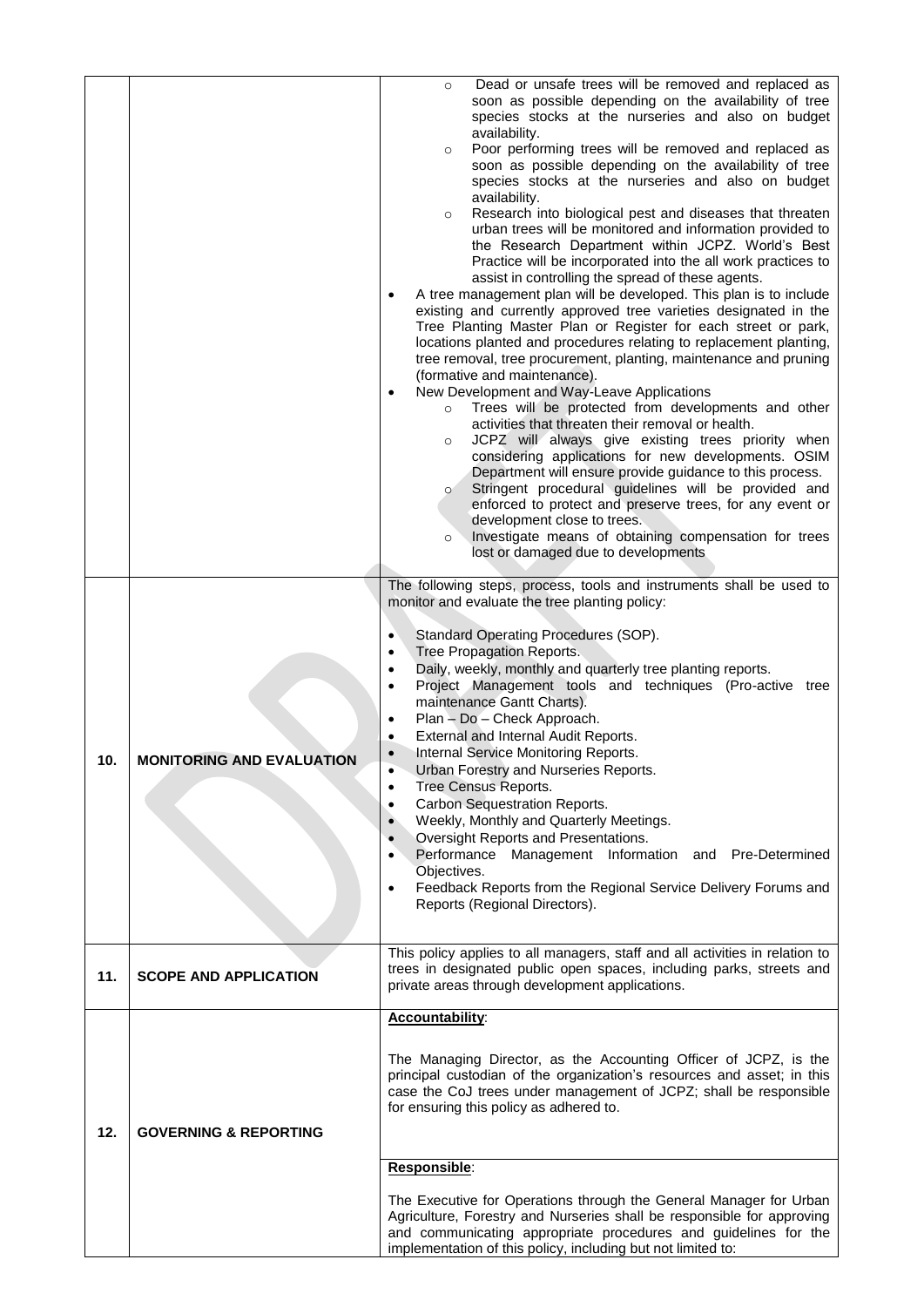|     |                          | Trees protection, preservation, replacement and removal.<br>$\bullet$                                                                           |
|-----|--------------------------|-------------------------------------------------------------------------------------------------------------------------------------------------|
|     |                          | Trees planting and selection.<br>$\bullet$                                                                                                      |
|     |                          | Trees procurement and propagation.<br>$\bullet$<br>Trees asset management.<br>$\bullet$                                                         |
|     |                          | Community consultation, training and awareness.<br>$\bullet$                                                                                    |
|     |                          | Trees stipulation through development applications; and<br>$\bullet$                                                                            |
|     |                          | Trees management processes incorporating JCPZ regions.                                                                                          |
|     |                          | Coordination:                                                                                                                                   |
|     |                          | Department of Urban Agriculture, Forestry and Nurseries is responsible                                                                          |
|     |                          | for the development and coordination of the applicable procedures and<br>processes, as well as for the procurement and propagation of trees and |
|     |                          | the overall trees strategy development.                                                                                                         |
|     |                          | Management:                                                                                                                                     |
|     |                          | Department of Parks and Street Trees through Regional Managers<br>$\bullet$                                                                     |
|     |                          | are responsible for the implementation of all planting,                                                                                         |
|     |                          | maintenance, replacement, protection and management of trees<br>processes and procedures.                                                       |
|     |                          | .Department of Cemeteries and Crematoria through Cemetery<br>$\bullet$                                                                          |
|     |                          | Managers are responsible for the implementation of all planting,                                                                                |
|     |                          | maintenance, replacement, protection and management of trees<br>processes and procedures.                                                       |
|     |                          |                                                                                                                                                 |
|     |                          | Department of Environmental and Conservation through its<br>$\bullet$                                                                           |
|     |                          | Managers is responsible for the implementation of all planting,                                                                                 |
|     |                          | maintenance, replacement, protection and management of trees                                                                                    |
|     |                          | processes and procedures                                                                                                                        |
|     |                          |                                                                                                                                                 |
|     |                          | <b>Asset Recording:</b>                                                                                                                         |
|     |                          | The Asset Care Centre (ACC) is responsible for ensuring the                                                                                     |
|     |                          | application of all trees asset management procedures and processes<br>via the Computerized Asset Management System, as well as through          |
|     |                          | the use of the Geographic Information System (GIS).                                                                                             |
|     |                          | The ACC will manage and report on the Tree Register.                                                                                            |
|     |                          | <b>Monitoring:</b>                                                                                                                              |
|     |                          |                                                                                                                                                 |
|     |                          | The Service Monitoring Unit will conduct regular inspections of the<br>urban canopy, particularly on the survival rate of newly planted trees   |
|     |                          | and the conditions of mature trees.                                                                                                             |
|     |                          |                                                                                                                                                 |
|     |                          | National Forest Act of 98.<br>$\bullet$                                                                                                         |
|     |                          | Society of Municipal Aborists documents.<br>$\bullet$<br>Municipal Financial Management Act (No.56 of 2003).                                    |
|     |                          | $\bullet$<br>National Environmental Management Act (No. 107 of 1983).<br>$\bullet$                                                              |
|     |                          | Heritage Resource Act.<br>$\bullet$                                                                                                             |
|     |                          | South African Heritage and Resources Agency.<br>$\bullet$                                                                                       |
|     |                          | City of Johannesburg By-Laws and Policies.<br>$\bullet$                                                                                         |
|     |                          | Johannesburg Metropolitan Open Space System (JMOSS).<br>$\bullet$                                                                               |
| 13. | <b>RELATED DOCUMENTS</b> | The Constitution of the Republic of South Africa, 1996. Chapter 2:<br>$\bullet$<br>Bill of Rights.                                              |
|     |                          | Water Services Act (No. 108 of 1997).<br>$\bullet$                                                                                              |
|     |                          | Environmental Conservation Act (No. 73 of 1989).<br>$\bullet$                                                                                   |
|     |                          | Forest Act (No. 84 of 1998).<br>$\bullet$                                                                                                       |
|     |                          | Conservation of Agricultural Resource Act (No. 107 of 1983).<br>$\bullet$                                                                       |
|     |                          | Land Use Planning Ordinance (No. 15 of 1985).<br>$\bullet$                                                                                      |
|     |                          | <b>Urban Forestry</b><br>$\bullet$                                                                                                              |
|     |                          | Environmental Sector Plan.<br>$\bullet$                                                                                                         |
|     |                          | 2040 Growth and Development Strategy (including 5 Mayoral                                                                                       |